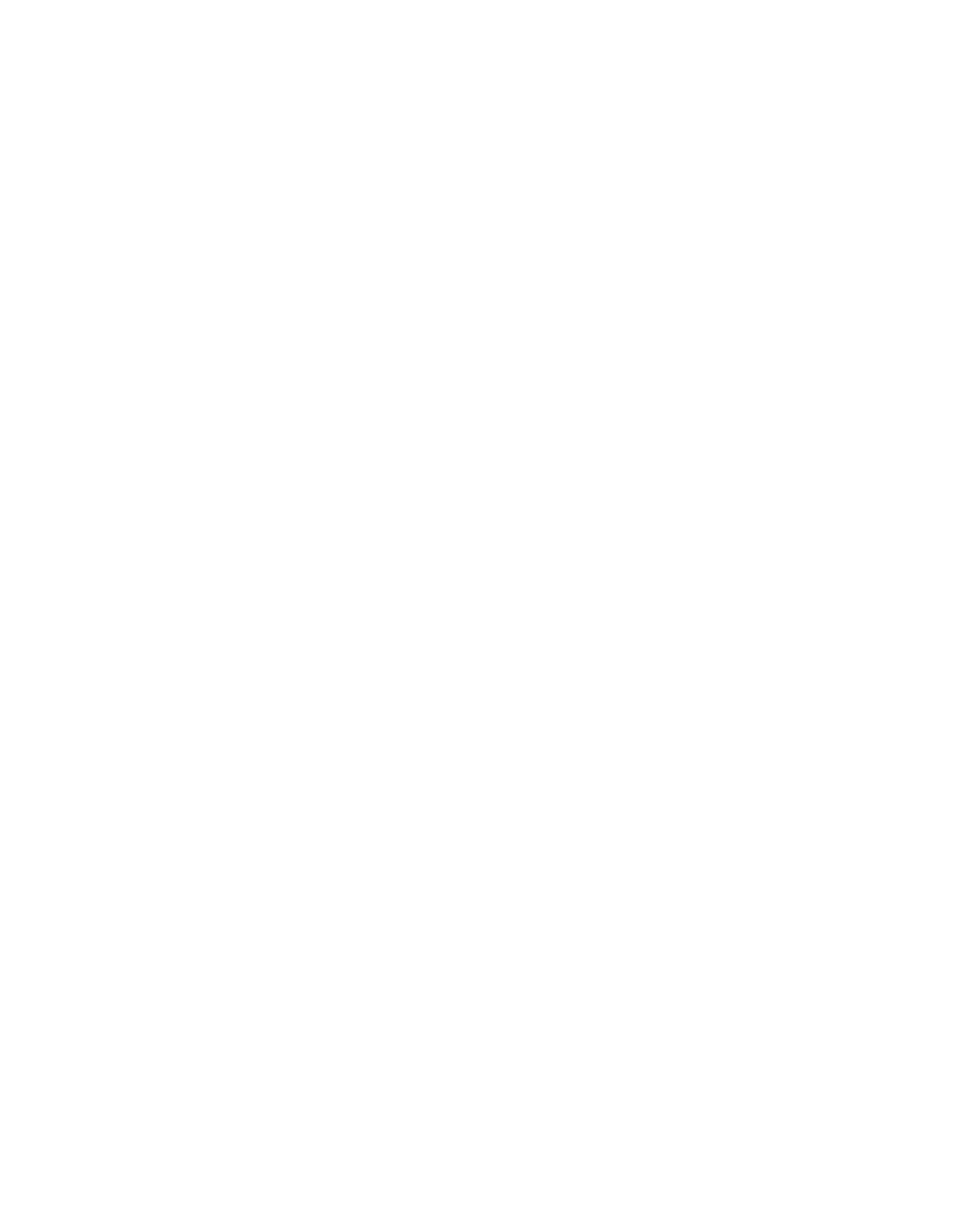### **SECTION 15103.2 BUTTERFLY VALVES, ALTITUDE VALVE AND SEISMIC SENSING CLOSING SYSTEM**

#### <span id="page-2-0"></span>**PART 1 - GENERAL**

### <span id="page-2-1"></span>1.01 SCOPE

This specification covers furnishing all labor, supervision, materials, equipment and performing all operations necessary to furnish and install a seismic valve closing system for use on 24" and smaller tank inlet/outlet piping.

#### <span id="page-2-2"></span>1.02 GENERAL

The system requires a high performance lug type butterfly valve, high pressure air supply system, a two way altitude valve with seismic interceptor system and one seismic sensor. The butterfly valve individually or simultaneously with altitude valve opens when air pressure is supplied to the actuator and closes during a seismic event (5.3 on the Richter Scale).

#### <span id="page-2-3"></span>**PART 2 - PRODUCT**

#### <span id="page-2-4"></span>2.01 BUTTERFLY VALVES

Butterfly valves shall be a high performance butterfly valve with offset seat and eccentric shaft. It shall be capable of sealing against full differential pressure in either direction of flow. Valve seat shall be both self and pressure energized with an elastomeric core. The self energized core shall be isolated from the line media. The valve shall be ANSI Class 150, lug body, straight shaft, carbon steel body, 316 stainless disc, 316 stainless steel shaft, TFE seat, TFE packing, glass backed TFE bearings and pneumatic SR fail close actuator. Valve to be from Flow Seal or approved equal.

### <span id="page-2-5"></span>2.02 ACTUATOR

The pneumatic actuator shall be spring-to-close, pressure-to-open and equipped with a manual hydraulic override and valve position indicator. The actuator shall be Bettis or approved equal.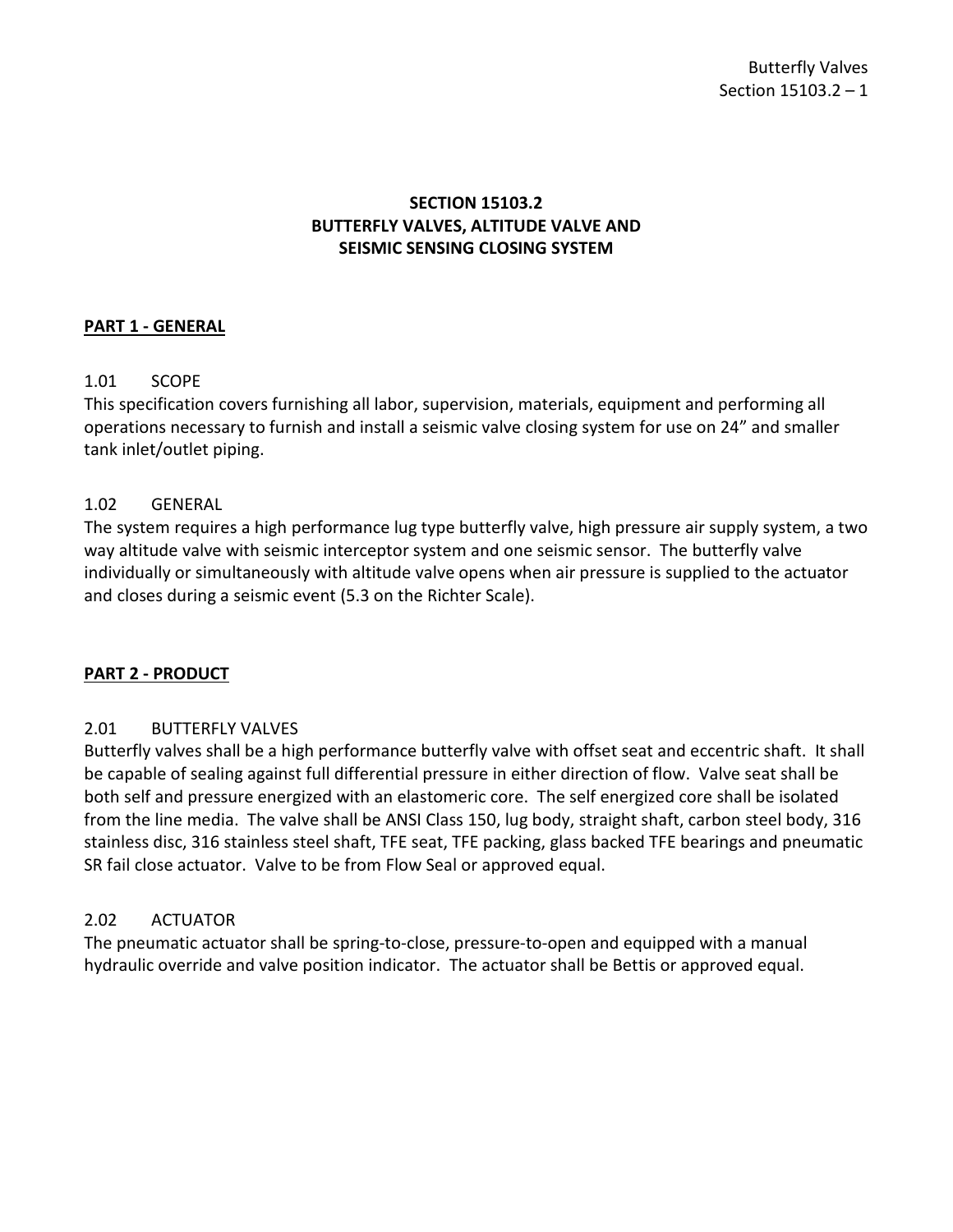### <span id="page-3-0"></span>2.03 AIR SUPPLY

Air Supply shall consist of one high pressure 20 cubic foot (1500 PSIG) air cylinder with valve and high pressure gage, one high pressure regulator, one 24 volt latching type solenoid valve, stainless tubing, fittings and flexible hose as required to connect the air supply cylinder to the actuator.

## <span id="page-3-1"></span>2.04 ENCLOSURE

Enclosure shall be Nema IV Hoffman or equal to house Flo-loc seismic device and air supply system. It shall be bolted to concrete valve vault slab per manufacturer's recommendations.

# <span id="page-3-2"></span>2.05 ALTITUDE VALVE WITH SEISMIC INTERCEPT

The altitude valve with seismic intercept shall be hydraulically operated, diaphragm-actuated globe pattern valve. The pilot valve system shall be designed to control the level in the reservoir and will remain fully open until the "shut-off" point in the reservoir is reached. It shall also be capable of closing and remaining closed when an electrical signal is received from a seismic controller. The valve body shall consist of three major components, the main valve body, cover assembly, and diaphragm assembly. The main valve body shall be constructed of cast iron per ASTM A48 and shall have a bronze seat with an integral bearing. The valve shall have 125 lb. flange per ANSI B16.1.

The valve cover shall also be constructed of cast iron per ASTM A48 and shall contain an integral bronze bearing. The diaphragm assembly containing a main valve stem, shall be fully guided at both ends by the bearing in the cover and the integral bearing in the main valve seat. The diaphragm assembly shall be the only moving part and shall form a sealed chamber in the upper portion of the valve, separating operating pressure from line pressure. The diaphragm shall consist of nylon fabric bonded with synthetic rubber and shall not be used as a seating surface. The diaphragm shall be fully supported in the fully closed position by the main valve body, and in the fully open position by the main valve cover. Packing glands and/or stuffing boxes are not permitted and there shall be no pistons operating the valve or pilot controls. All necessary repairs to the valve shall be possible without removing the valve from the line.

The pilot control system shall be designed to control the main valve and close off the valve when the level in the reservoir reaches a predetermined level and shall reopen the main valve whenever the system pressure drops below operating pressure in the reservoir. The pilot control shall be of a diaphragm-activated, 3-way type that operates on the differential force between the height of the water in the reservoir and an adjustable spring-load. The pilot control system shall incorporate a three part high capacity interceptor pilot that will be controlled by a three-way 24 volt DC latching type solenoid. When an electrical signal from seismic controller to the solenoid is received, it shall position the three port high capacity interceptor pilot so that either system pressure or reservoir pressure shall be directed into the main valve cover and shall lock the main valve in the closed position until another electrical signal is received, which will then reposition the interceptor pilot and allow the level control pilot valve system to operate the main valve. Valve shall be Cla-Val Model No. 610-85AB-DCS for sizes over 16" and Model No. 210-85AB-DCS for sizes up to 16".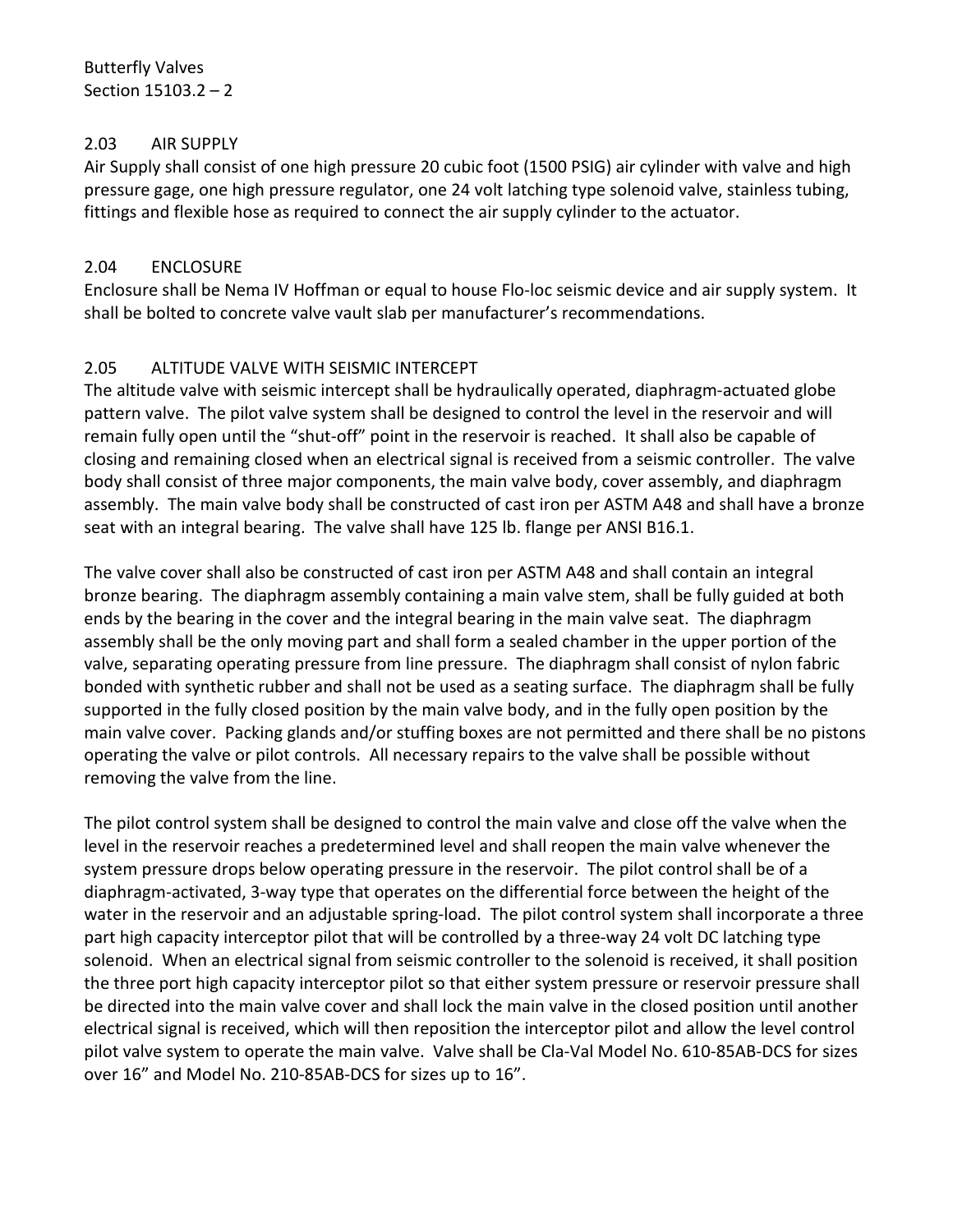<span id="page-4-0"></span>2.06 COATINGS Per AWWA C504-87, Section 4.2.

### <span id="page-4-1"></span>2.07 SEISMIC SENSOR AND CONTROL SYSTEM

The seismic control sensor device shall be Flo-loc Model No. FL2000E or approved equal. The device shall be capable of being controlled either manually or through telemetry system for remote trigger and reset commands. The seismic sensitivity setting shall be capable of being adjusted to various "G" settings of 0.15-0.5G.

#### <span id="page-4-2"></span>**PART 3 - EXECUTION**

<span id="page-4-3"></span>3.01 TESTING

All valves shall be performance, leakage, and hydrostatic tested in accordance with AWWA C504-87, Section 4.2.

#### **END OF SECTION 15103.2**